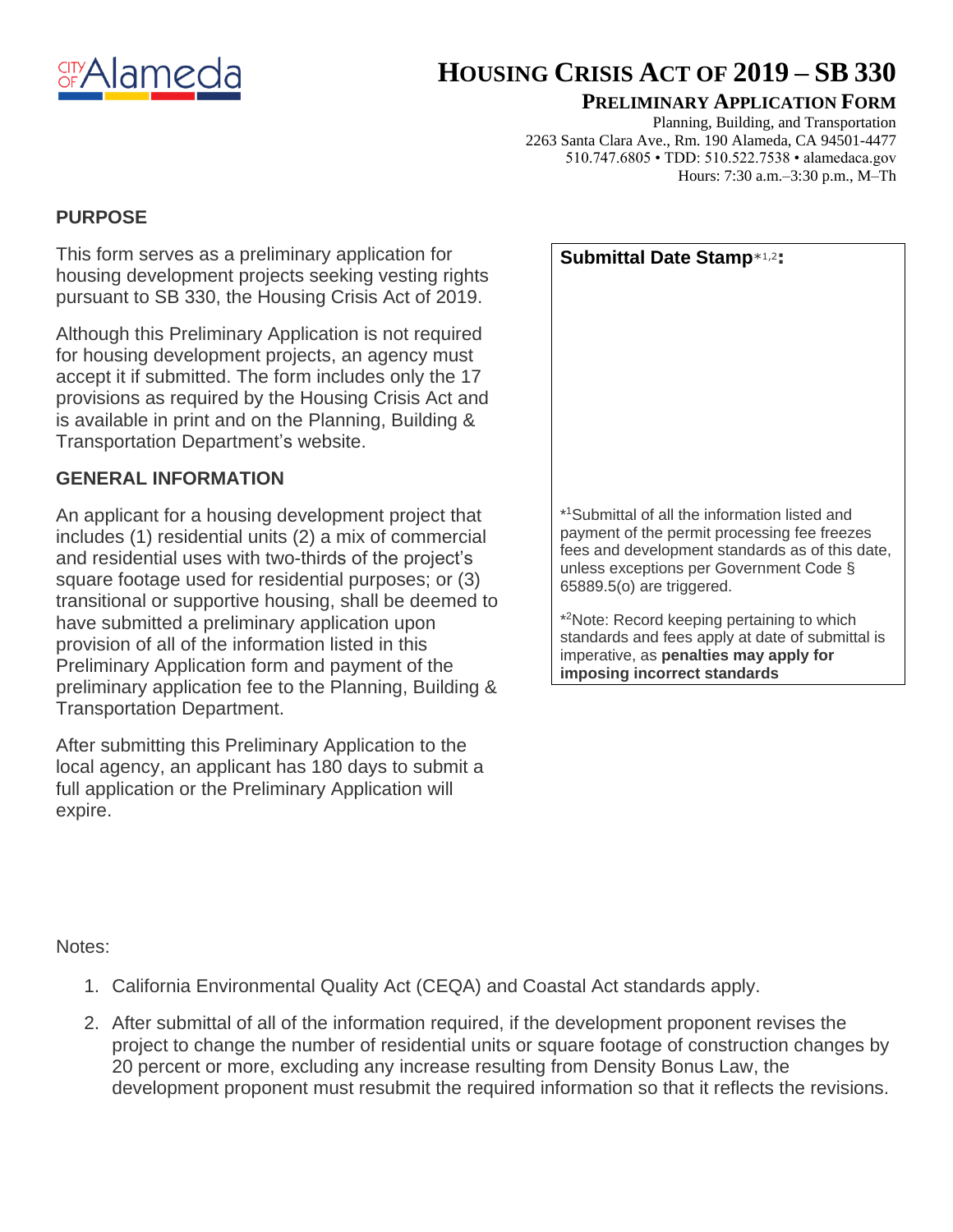#### **SITE INFORMATION**

1. **PROJECT LOCATION** - The specific location, including parcel numbers, a legal description, and site address, if applicable.

| <b>Street Address</b>                 | Unit/Space Number |                                |  |
|---------------------------------------|-------------------|--------------------------------|--|
| Legal Description (Lot, Block, Tract) |                   | Attached? YES $\Box$ NO $\Box$ |  |
|                                       |                   |                                |  |

Assessor Parcel Number(s)

2. **EXISTING USES -** The existing uses on the project site and identification of major physical alterations to the property on which the project is to be located.

3. **SITE PLAN -** A site plan showing the building(s) location on the property and approximate square footage of each building that is to be occupied.

Attached? YES □ NO □

4. **ELEVATIONS -** Elevations showing design, color, material, and the massing and height of each building that is to be occupied.

Attached? YES □ NO □

5. **PROPOSED USES** - The proposed land uses by number of units and square feet of residential and nonresidential development using the categories in the applicable zoning ordinance.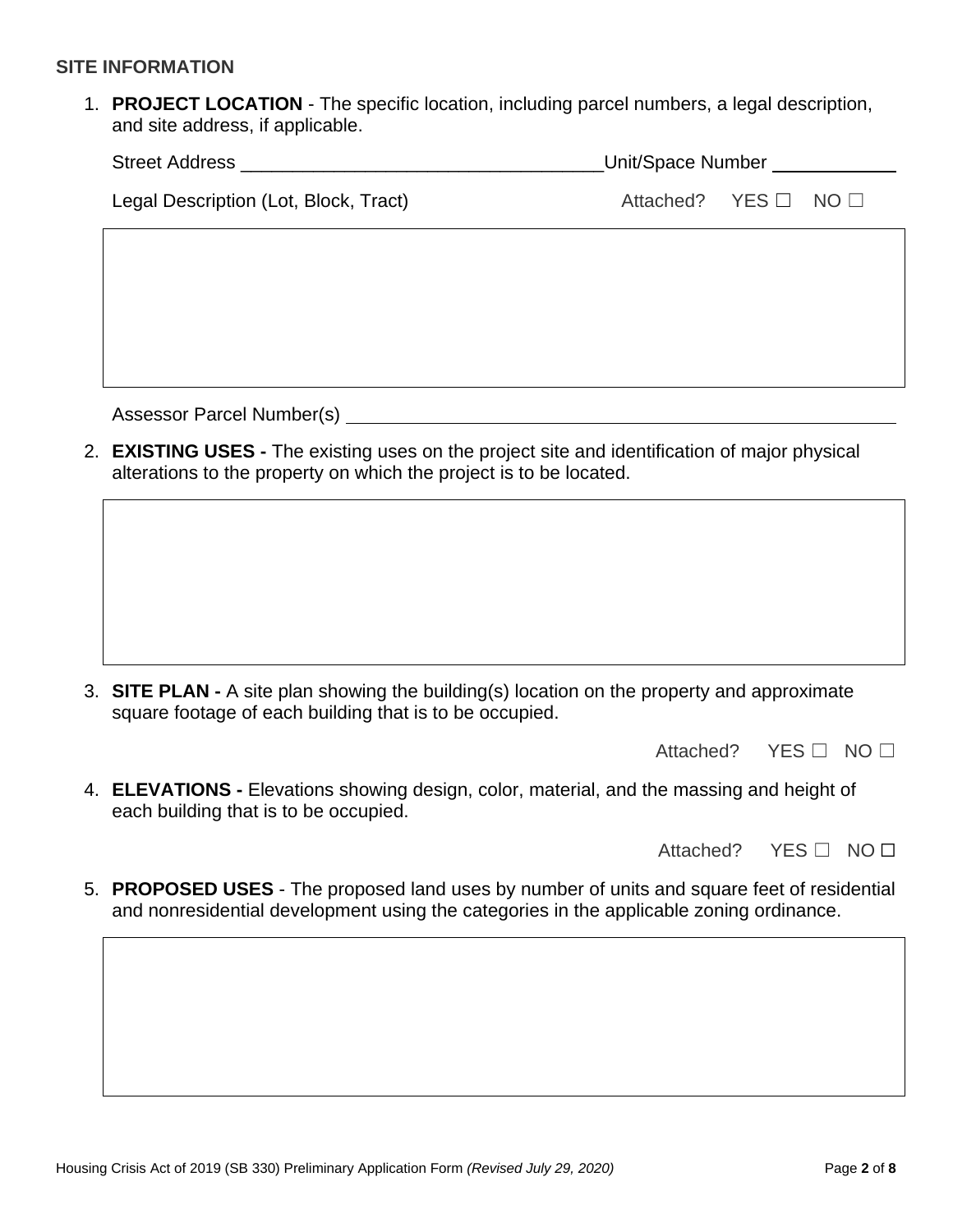## a. **RESIDENTIAL DWELLING UNIT COUNT:**

Please indicate the number of dwelling units proposed, including a breakdown of levels by affordability, set by each income category.

|                                         | <b>Number of Units</b> |
|-----------------------------------------|------------------------|
| <b>Market Rate</b>                      |                        |
| Managers Unit(s) - Market Rate          |                        |
| <b>Extremely Low Income</b>             |                        |
| Very Low Income                         |                        |
| Low Income                              |                        |
| Moderate Income                         |                        |
| <b>Total No. of Units</b>               |                        |
| <b>Total No. of Affordable Units</b>    |                        |
| <b>Total No. of Density Bonus Units</b> |                        |

Other notes on units:

6. **FLOOR AREA** - Provide the proposed floor area and square footage of residential and nonresidential development, by building (attach relevant information by building and totals here):

|                                                 | <b>Residential</b> | <b>Nonresidential</b> | <b>Total</b> |
|-------------------------------------------------|--------------------|-----------------------|--------------|
| <b>Floor Area (Zoning)</b>                      |                    |                       |              |
| <b>Square Footage of</b><br><b>Construction</b> |                    |                       |              |

- 7. **PARKING -** The proposed number of parking spaces:
- 8. **AFFORDABLE HOUSING INCENTIVES, WAIVERS, CONCESSIONS and PARKING REDUCTIONS** - Will the project proponent seek Density Bonus incentives, waivers, concessions, or parking reductions pursuant to California Government Code Section 65915?

YES □ NO □

If "YES," please describe: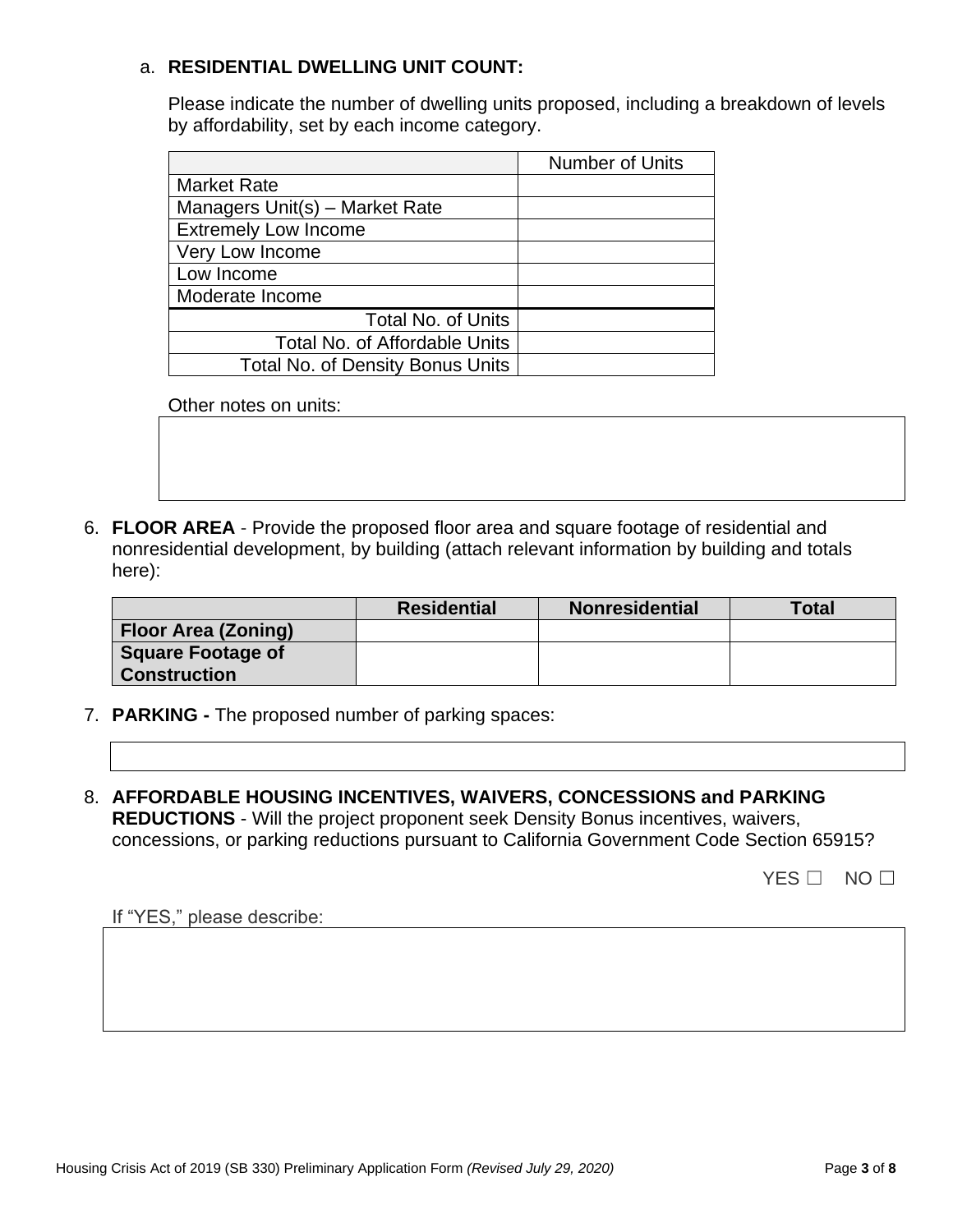9. **SUBDIVISION –** Will the project proponent seek any approvals under the Subdivision Map Act, including, but not limited to, a parcel map, a vesting or tentative map, or a condominium map?

YES □ NO □

If "YES," please describe:

10.**POLLUTANTS** – Are there any proposed point sources of air or water pollutants?

| ж. |  |  |
|----|--|--|
|----|--|--|

If "YES," please describe:

11.**EXISTING SITE CONDITIONS –** Provide the number of existing residential units on the project site that will be demolished and whether each existing unit is occupied or unoccupied. Provide attachment, if needed.

|                         | <b>Occupied</b><br><b>Residential</b><br><b>Units</b> | <b>Unoccupied</b><br><b>Residential</b><br>Units | <b>Total</b><br><b>Residential</b><br><b>Units</b> |
|-------------------------|-------------------------------------------------------|--------------------------------------------------|----------------------------------------------------|
| <b>Existing</b>         |                                                       |                                                  |                                                    |
| <b>To Be Demolished</b> |                                                       |                                                  |                                                    |

#### 12. **ADDITIONAL SITE CONDITIONS –**

- a. Whether a portion of the property is located within any of the following:
	- i. A very high fire hazard severity zone, as determined by the Department of Forestry and Fire Protection, pursuant to Section 51178?

YES □ NO □

ii. Wetlands, as defined in the United States Fish and Wildlife Service Manual, Part 660 FW 2 (June 21, 1993)?

YES □ NO □

iii. A hazardous waste site that is listed pursuant to Section 65962.5, or a hazardous waste site designated by the Department of Toxic Substances Control pursuant to Section 25356 of the Health and Safety Code?

YES □ NO □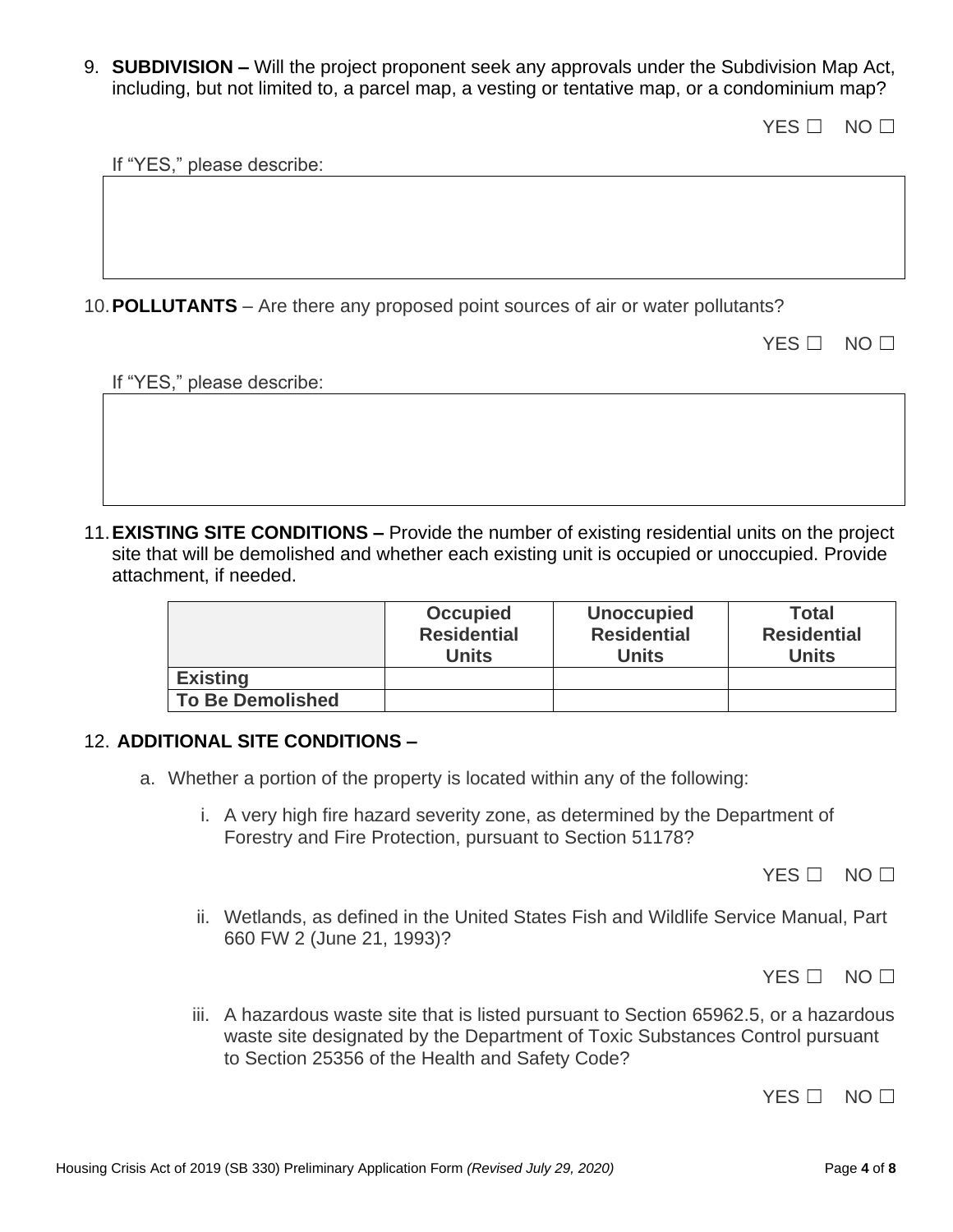iv. A special flood hazard area subject to inundation by the 1 percent annual chance flood (100-year flood) as determined by any official maps published by the Federal Emergency Management Agency?

YES □ NO □

v. A delineated earthquake fault zone as determined by the State Geologist in any official maps published by the State Geologist, unless the development complies with applicable seismic protection building code standards adopted by the California Building Standards Commission under the California Building Standards Law (Part 2.5 (commencing with Section 18901) of Division 13 of the Health and Safety Code), and by any local building department under Chapter 12.2 (commencing with Section 8875) of Division 1 of Title 2?

YES □ NO □

vi. A stream or other resource that may be subject to a streambed alteration agreement pursuant to Chapter 6 (commencing with Section 1600) of Division 2 of the Fish and Game Code?

YES □ NO □

If "YES" to any, please describe:

b. Does the project site contain historic and/or cultural resources?

| YES . | NO <sub>1</sub> |  |
|-------|-----------------|--|
|       |                 |  |

If "YES," please describe:

c. Does the project site contain any species of special concern?

If "YES," please describe: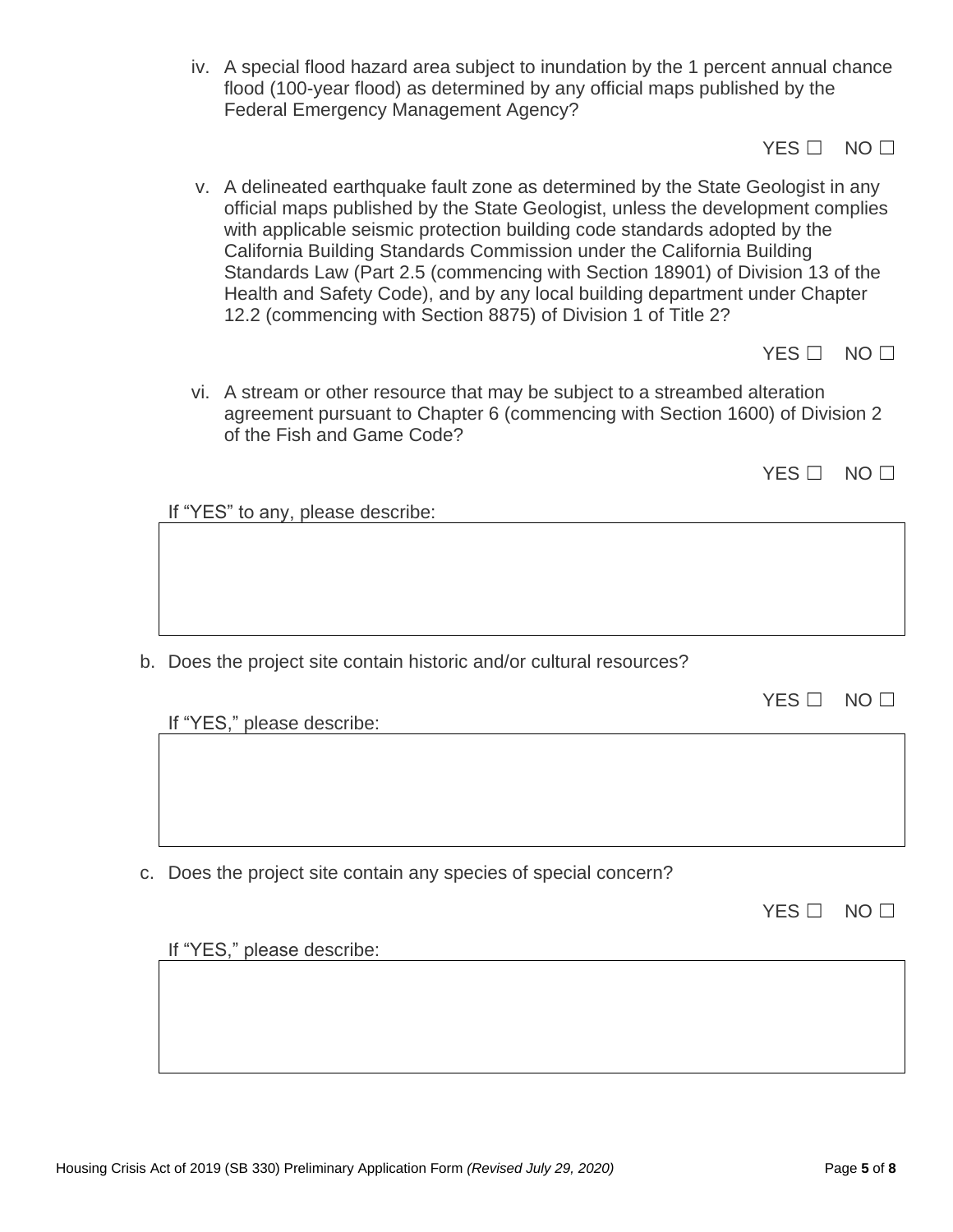d. Does the project site contain any recorded public easement, such as easements for storm drains, water lines, and other public rights of way?

YES □ NO □

| If "YES," please describe:                                                                                                                                                                                                                                                                                                                                                                                              |                 |                 |
|-------------------------------------------------------------------------------------------------------------------------------------------------------------------------------------------------------------------------------------------------------------------------------------------------------------------------------------------------------------------------------------------------------------------------|-----------------|-----------------|
|                                                                                                                                                                                                                                                                                                                                                                                                                         |                 |                 |
|                                                                                                                                                                                                                                                                                                                                                                                                                         |                 |                 |
|                                                                                                                                                                                                                                                                                                                                                                                                                         |                 |                 |
| e. Does the project site contain a stream or other resource that may be subject to a<br>streambed alteration agreement pursuant to Chapter 6 (commencing with Section 1600)<br>of Division 2 of the Fish and Game Code? Provide an aerial site photograph showing<br>existing site conditions of environmental site features that would be subject to<br>regulations by a public agency, including creeks and wetlands. |                 |                 |
|                                                                                                                                                                                                                                                                                                                                                                                                                         | $YES$ $\square$ | NO <sub>1</sub> |
| If "YES," please describe and depict in attached site map:                                                                                                                                                                                                                                                                                                                                                              |                 |                 |
|                                                                                                                                                                                                                                                                                                                                                                                                                         |                 |                 |
|                                                                                                                                                                                                                                                                                                                                                                                                                         |                 |                 |
|                                                                                                                                                                                                                                                                                                                                                                                                                         |                 |                 |
| 13. COASTAL ZONE - For housing development projects proposed to be located within the<br>coastal zone, whether any portion of the property contains any of the following:                                                                                                                                                                                                                                               |                 |                 |
| a. Wetlands, as defined in subdivision (b) of Section 13577 of Title 14 of the California                                                                                                                                                                                                                                                                                                                               |                 |                 |
| Code of Regulations.                                                                                                                                                                                                                                                                                                                                                                                                    | $YES$ $\square$ | NO <sub>1</sub> |
| b. Environmentally sensitive habitat areas, as defined in Section 30240 of the Public                                                                                                                                                                                                                                                                                                                                   |                 |                 |
| Resources Code.                                                                                                                                                                                                                                                                                                                                                                                                         | YES             | NO <sub>1</sub> |
|                                                                                                                                                                                                                                                                                                                                                                                                                         |                 |                 |
| c. A tsunami run-up zone.                                                                                                                                                                                                                                                                                                                                                                                               | $YES$ $\square$ | NO <sub>1</sub> |
| d. Use of the site for public access to or along the coast.                                                                                                                                                                                                                                                                                                                                                             | $YES$ $\square$ | NO <sub>1</sub> |
|                                                                                                                                                                                                                                                                                                                                                                                                                         |                 |                 |

14.**PROJECT TEAM INFORMATION -** The applicant's contact information and, if the applicant does not own the property, consent from the property owner to submit the application.

| Are you in escrow to purchase the property? |  | $YES \Box NO \Box$ |
|---------------------------------------------|--|--------------------|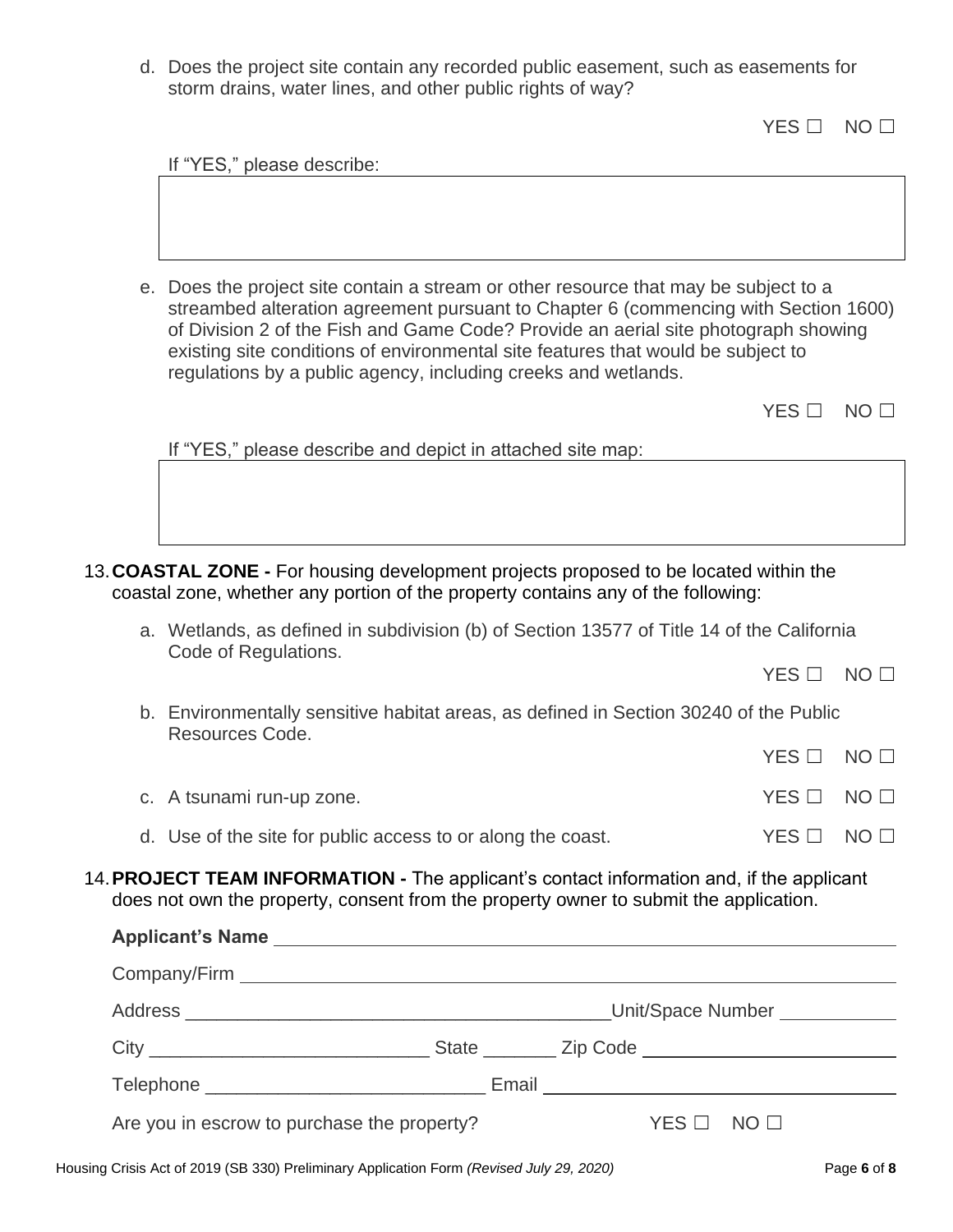| <b>Property Owner of Record</b><br>$\Box$ Same as applicant $\Box$ Different from applicant                    |
|----------------------------------------------------------------------------------------------------------------|
|                                                                                                                |
|                                                                                                                |
|                                                                                                                |
|                                                                                                                |
|                                                                                                                |
| Company/Firm 2008 2009 2009 2010 2020 2020 2031 2040 2050 2061 2071 2082 2093 2009 2010 2021 2021 2021 2021 20 |
|                                                                                                                |
|                                                                                                                |
|                                                                                                                |
|                                                                                                                |
| Optional: Other (Specify Architect, Engineer, CEQA Consultant, etc.) [Consultant, etc.]                        |
|                                                                                                                |
|                                                                                                                |